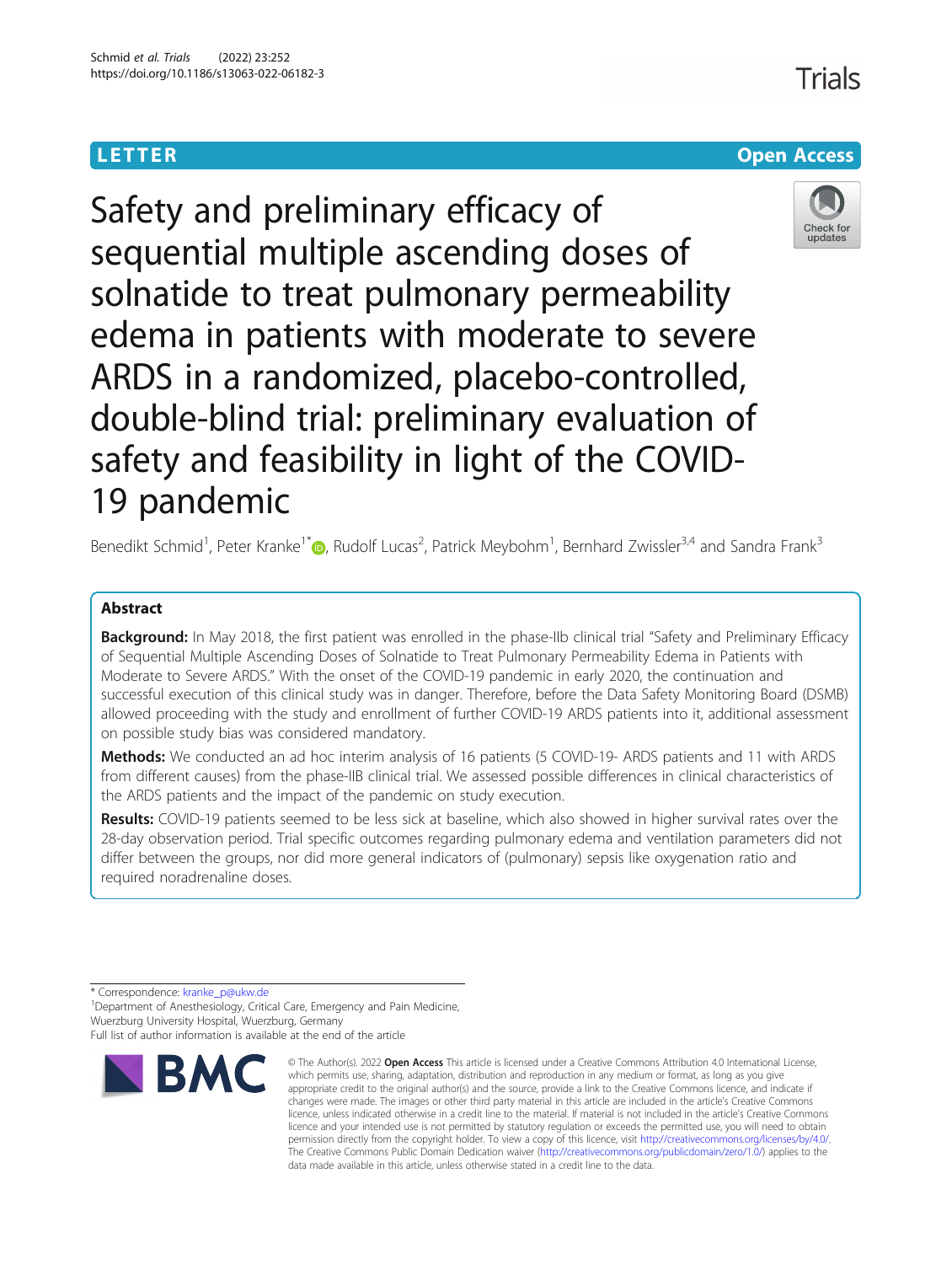Conclusion: The DSMB and the investigators did not find any evidence that patients suffering from ARDS due to SARS-CoV-2 may be at higher (or generally altered) risk when included in the trial, nor were there indications that those patients might influence the integrity of the study data altogether. For this reason, a continuation of the phase IIB clinical study activities can be justified. Researchers continuing clinical trials during the pandemic should always be aware that the exceptional circumstances may alter study results and therefore adaptations of the study design might be necessary.

## Dear Editor,

In May of 2018, the first patient was enrolled in a phase-IIB clinical trial (EUDRACT 2017-003855- 47, Sponsor: APEPTICO Forschung und Entwicklung GmbH, Vienna, Austria) to assess the safety and efficacy of a novel inhalative peptide (INN: solnatide, laboratory code TIP peptide/AP301) for the treatment of moderate to severe acute respiratory distress syndrome (ARDS) [[1\]](#page-4-0). A common pathophysiology of various etiologies of ARDS is pulmonary permeability edema [\[2](#page-4-0)]. Due to the peptide's mechanism of action as an activator of alveolar fluid clearance and capillary barrier function in animals [[3](#page-4-0)–[5\]](#page-4-0), and good tolerability in humans [\[6](#page-4-0), [7](#page-4-0)], the current trial aims at enrolling patients with different underlying conditions leading to ARDS. When SARS-CoV-2 turned out to cause a global pandemic in the beginning of 2020, it became obvious that some of the most critically affected patients would also suffer from ARDS caused by the novel coronavirus. From the very beginning of the pandemic, there has been intensive discussion about the continuation of clinical trials in the face of the pandemic [[8\]](#page-4-0). Regulatory authorities from different regions in the world have issued guidance statements regarding the conduct of clinical trials during this coronavirus 2019 (COVID-19) crisis and consensus statements have been published in some medical fields to guide the conduct of clinical trials in the light of COVID-19 [[9\]](#page-4-0). In many institutions, clinical trials have been totally discontinued. In view of the potential direct significance of the intervention studied in the treatment of COVID-19 affected patients, it was initially decided by the independent Data Safety Monitoring Board (DSMB) to continue the study. However, an additional assessment by the trials' DSMB was considered mandatory. After five COVID-19 patients had completed the trial protocol, the DSMB decided to unblind those patients' data and to review initial clinical data in order to make sure that further enrolment of COVID-19-associated ARDS patients in the solnatide phase-IIB clinical trial would neither put the patients in undue danger nor compromise the quality of the data, e.g., due to the fact that the entity of the new disease could potentially significantly differ from the other included patients and results are not generalizable. Here, we present key findings of those five COVID-19 patients with moderate to severe ARDS irrespective of their assignment to any one treatment (solnatide or placebo) and compare them to those of eleven more patients from the same study with ARDS by causes other than SARS-CoV-2. Our aim was to identify potential differences in their clinical development over the course of the study, thus estimating the safety and feasibility of continuing the trial with SARS-CoV-2 positive patients. The data presented here originate from an ongoing clinical trial and were extracted from the eCRFpro. As this interim evaluation was not conducted according to the original protocol—but was rather based on an approved protocol amendment taking into consideration the SARS-CoV-2 pandemic—the groups of patients with and without COVID-19 were not matched in any respect.

## **Baseline characteristics**

Five patients were diagnosed with COVID-19 (4 male, 1 female,age 52 [49–58, median and range] years; 11 had ARDS from different causes (6 males, 5 females,age 61 [32–85] years).

At the time of screening, the acute physiology and chronic health evaluation II (APACHE II) scores differed significantly between groups (COVID: 15 [8.5–21 median and interquartile range], non-COVID: 21 [19–27],  $p = 0.022$ , two-sample Kolmogorov-Smirnov test,  $a =$ 5%), suggesting that the enrolled COVID-19 patients were less critically ill than the non-COVID-19 patients. The simplified acute physiology score 3 (SAPS3) showed similar differences, yet not significantly so (COVID: 48 [46–63.5], non-COVID: 55 [49–73],  $p = 0.35$ ). The sequential organ failure assessment (SOFA) score showed no significant differences between groups, neither at screening nor over the course of the 7-day intervention period ( $F = 0.029$ ,  $p = 0.87$ , two-way ANOVA).

As the patients that were enrolled into the study were all already intubated and sedated before screening, informed consent was obtained from the patient's personal legally designated representatives or the deferred consent procedure was used. Every local research ethics committee had given their approval to this approach before the start of the study. During a pandemic, getting written informed consent from patient's relatives was much more complicated [[10\]](#page-4-0). Due to quarantine restrictions and COVID-19 visitor bans in the hospitals, legal representatives could not be physically present to sign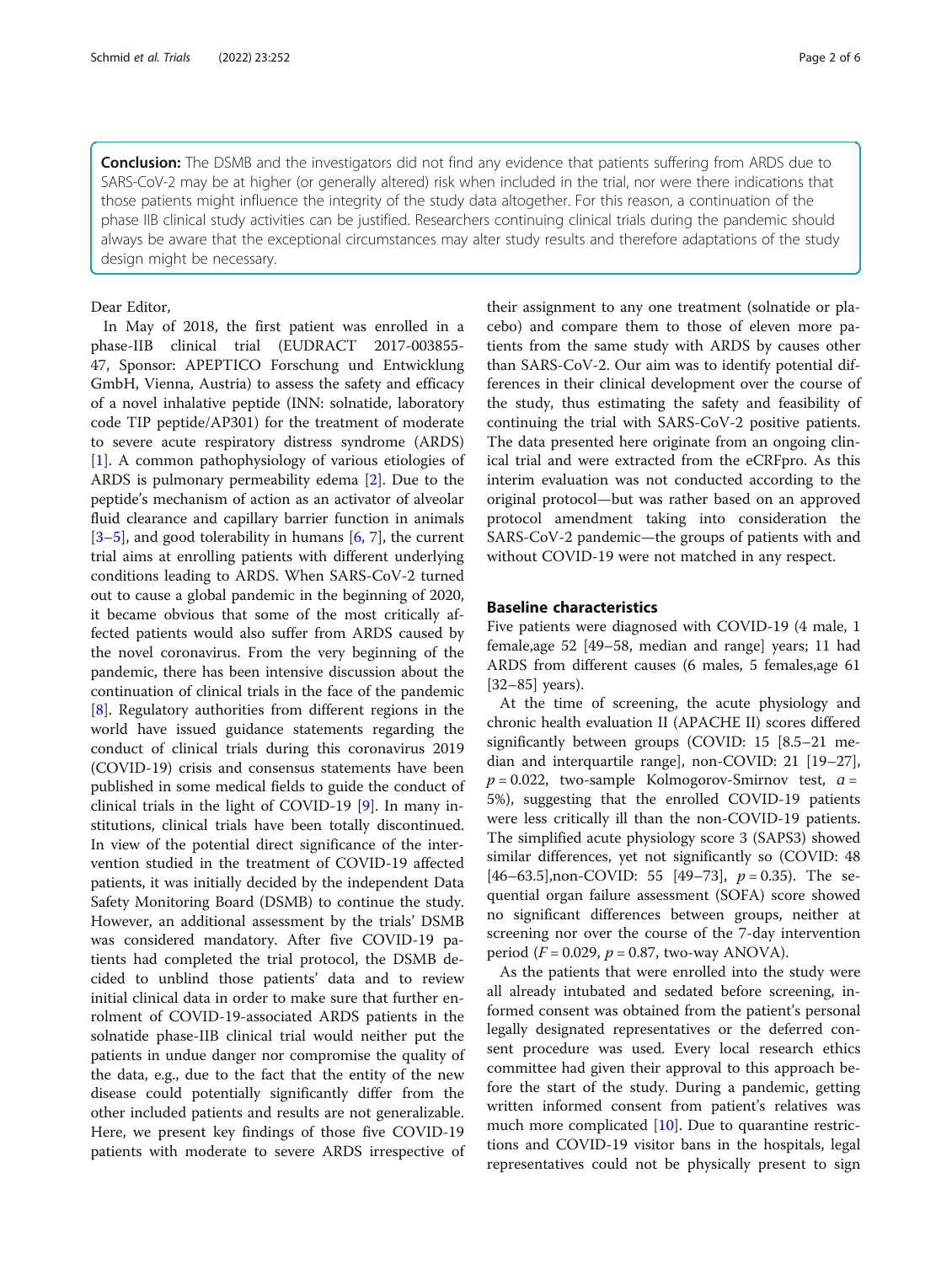paper work. Therefore, informed consent had to be obtained remotely (by phone, e-mail, fax). Other alterations or protocol deviations regarding the informed consent process did not occur.

Trial-specific outcomes Extravascular lung water index (EVLWI) and pulmonary vascular permeability index (PVPI) were measured at baseline and twice daily during intervention for seven consecutive days. There were no differences between the two groups of patients over time (EVLWI:  $F = 2.80, p = 0.18, PVPI: F = 1.75, p = 0.21, mixed$ effects analysis). Ventilation parameters (peak inspiratory pressure [PIP], positive end-expiratory pressure [PEEP], driving pressure, and compliance) were assessed once daily during the intervention period (Fig. 1) and did not differ between groups (PIP:  $F =$ 0.23,  $p = 0.64$ , PEEP:  $F = 0.53$ ,  $p = 0.48$ , driving pressure:  $F = 0.52$ ,  $p = 0.48$ , compliance:  $F = 0.18$ ,  $p =$ 0.69, mixed-effects analysis). Oxygenation ratio  $(p_aO_2/$  $F_1O_2$ ) was assessed once per day, and cumulative required doses of noradrenaline per 24 h were recorded. Both outcomes did not differ over the 7-day time span (oxygenation ratio:  $F = 0.03$ ,  $p = 0.87$ , mixedeffects analysis, no radrenaline:  $F = 0.12$ ,  $p = 0.73$ , twoway ANOVA).

## **Other outcomes**

Two patients died (both non-COVID), and ten made it to intensive care unit discharge (four COVID, six non-COVID) during the 28-day observation period. The distribution of ventilator-free days was widely scattered, yet not significantly different between groups (COVID: 12 [4.5–20], non-COVID: 11 [0–18], median [IQR]). Renal replacement therapy was required in one COVID and two non-COVID patients. One COVID patient and five non-COVID patients required further escalation of the ventilator support (e.g., extracorporeal membrane oxygenation).

No major deviations from study design and procedures occurred due to the COVID-19 pandemic. Special hygienic precautions had to be used during study interventions to limit the risk of infection for the health care staff. To avoid using additional protective equipment for study interventions, thorough planning, bundling, and timing of study specific assessments and procedures (e.g., ECG, EVLW measurements) was crucial. Thankfully, our study teams did not experience any critical shortage of supply chain for personal protective equipment (PPE) arising from COVID-19. Nevertheless, a major concern was running out of PPE, putting intensive care staff and patients at risk of infection [\[11\]](#page-4-0). Therefore, we implemented the WHO recommendations for the rational use of PPE in health care settings and

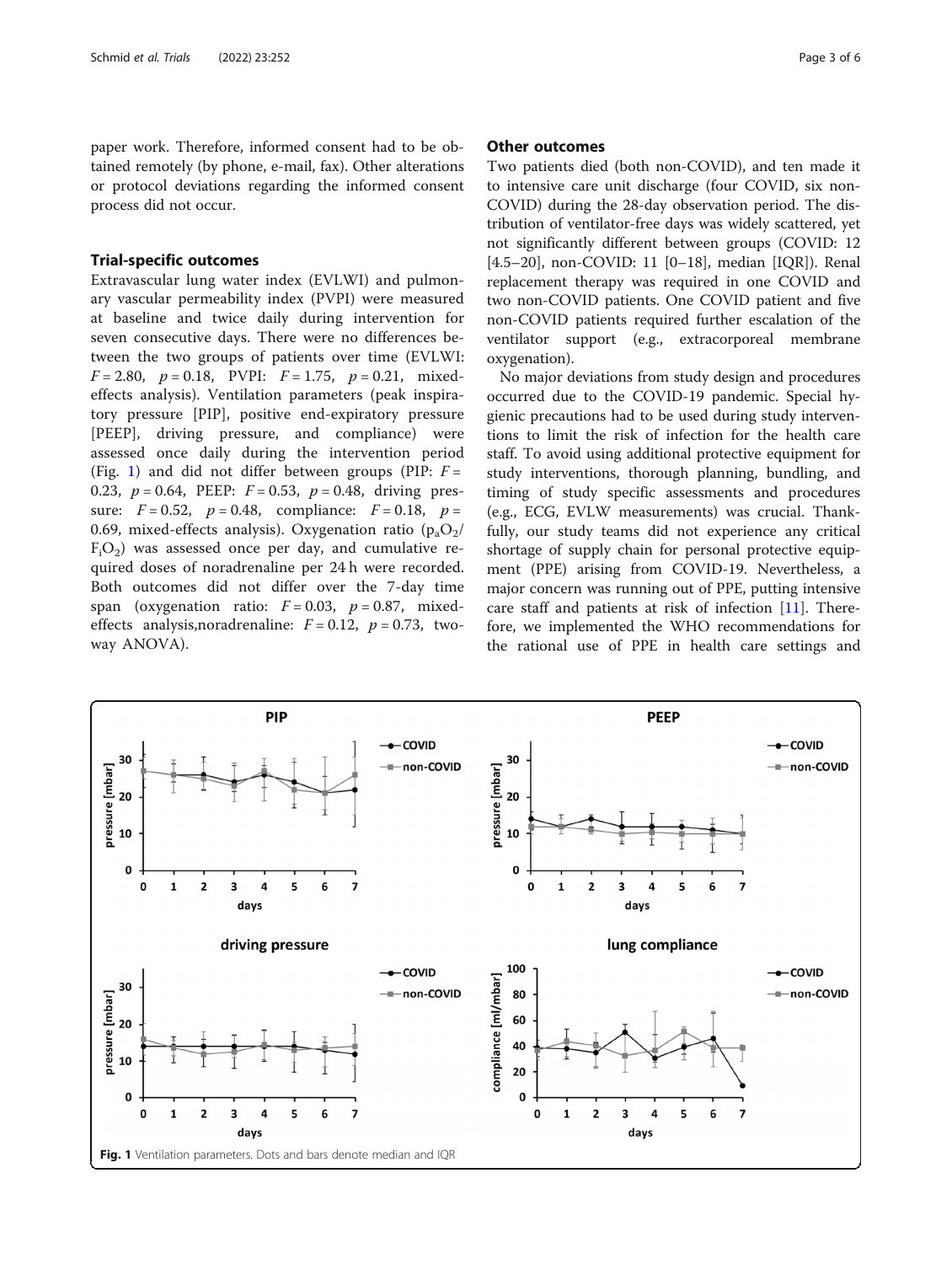temporary strategies during acute supply shortages in our patient care and study execution [\[12](#page-4-0)].

## **Discussion**

Discussion During the COVID-19 pandemic, elective surgeries, especially procedures likely to require critical care support, were postponed, in order to increase capacity for patients infected with COVID-19 [\[13](#page-4-0)]. As an example, an observational cohort study conducted in England and Wales showed that the total surgical activity was reduced by 33.6% in 2020, resulting in more than 1.5 million canceled operations [\[14](#page-4-0)]. For patients awaiting cancer surgeries, postponing or canceling needed surgical procedures during a full lockdown might lead to long-term reductions in survival [[15](#page-5-0)]. Provision of elective surgery was delayed, possibly leading to increased healthcare costs [\[16](#page-5-0)]. As less postoperative patients were admitted to our ICUs, patient figures for secondary ARDS patients dropped.

A main cause of direct ARDS during wintertime in the northern hemisphere is influenza pneumonia. In 2020 and 2021, the emergence of the COVID-19 pandemic had an important impact on influenza virus activity. Major reductions in influenza activity were observed globally and possible reasons include non-pharmaceutical interventions (NPIs), reduced population mixing and reduced travel, but may also include virus–virus interactions, sometimes referred to as "viral interference" [[17](#page-5-0)].

After WHO declared COVID-19 a public health emergency of international concern and characterized it as a pandemic on 11 March 2020, 30 countries began imposing measures to limit the spread of the disease. The timing of these measures directly correlated with a steep drop in influenza detections in 2020. Especially, encouragement of frequent hand-washing and basic hygiene measures and the advice on mask use for the general public had been effective in reducing influenza transmission  $[18]$  $[18]$ . Another consideration and possible hypothesis for the reduced influenza circulation is the potential interaction between the respiratory viruses SARS-CoV-2 and influenza in the same host. Circulation of multiple pathogens in a patient at the same time can result in competitive interactions, involving nonspecific, broadacting immunity—including innate immune responses in the host, due to prior infection or competition for the same cell types and other factors [\[19](#page-5-0), [20\]](#page-5-0).

Taken together, emergence of COVID-19 led to less non-COVID-19 ARDS patient admissions in the ICUs than anticipated at study initiation. Therefore, patient recruitment into the study declined, especially after the Drug Safety Monitoring Board limited the quantity of SARS-CoV-2 ARDS patients allowed to be included in the "middle dose group" of the clinical study.

In early 2020, the medical community was in urgent need for new therapeutic approaches to treat patients with the new COVID-19 disease. Researchers worldwide were under enormous time pressure in order to provide health care professionals with new knowledge as fast as possible.

Concurrently, concerns have been raised in both the scientific and lay press with regard to the quality and integrity of data, as well as with methodology and transparency of some of this research [\[21\]](#page-5-0). Twice as many manuscripts were submitted in the first half of 2020 than in the pre-pandemic year, with nearly the entire increase being related to COVID-19 [[22\]](#page-5-0). But the pandemic's "need for speed" increases the risk of honest error as well as misconduct, and at the end of July 2020, already more than 30 papers had to been retracted or withdrawn.

In direct comparison of COVID-19-related publications to non-COVID-publications, the COVID-19 related papers were less likely to be based on randomized controlled trials (RCTs) and more likely to use case series or other observational designs. Moreover, COVID-19 papers had smaller sample sizes, shorter follow-ups, and a higher risk of bias. Furthermore, they were more likely to have a retraction or major postpublication correction [[23](#page-5-0)]. As such, these observations clearly document that the COVID-19 pandemic has profoundly changed both clinical care and research and highlight the crucial role of thoroughly planned and conducted RCTs especially in the context of a global pandemic like COVID-19.

We conducted an ad hoc interim analysis of 16 patients from a phase-IIB clinical trial on the safety and preliminary efficacy of a novel inhalation agent for the treatment of moderate to severe ARDS, due to the unexpected challenges that arose with the onset of the global COVID-19 pandemic. We were provided with the data of five COVID-19 patients and eleven non-COVID-19 patients from the same solnatide dosing regime and similar treatment period, extracted from the eCRF. We found the COVID-19 patients to be a little less sick at baseline, which also showed in survivals over the 28-day observation period. Trial-specific outcomes regarding pulmonary edema and ventilation parameters did not differ between the groups, nor did more general indicators of (pulmonary) sepsis like oxygenation ratio and required noradrenaline doses.

In conclusion, the DSMB and the investigators did not find any evidence to support the hypothesis that patients suffering from ARDS due to SARS-CoV-2 may be at higher (or generally altered) risk when included in the trial, nor were there indications that those patients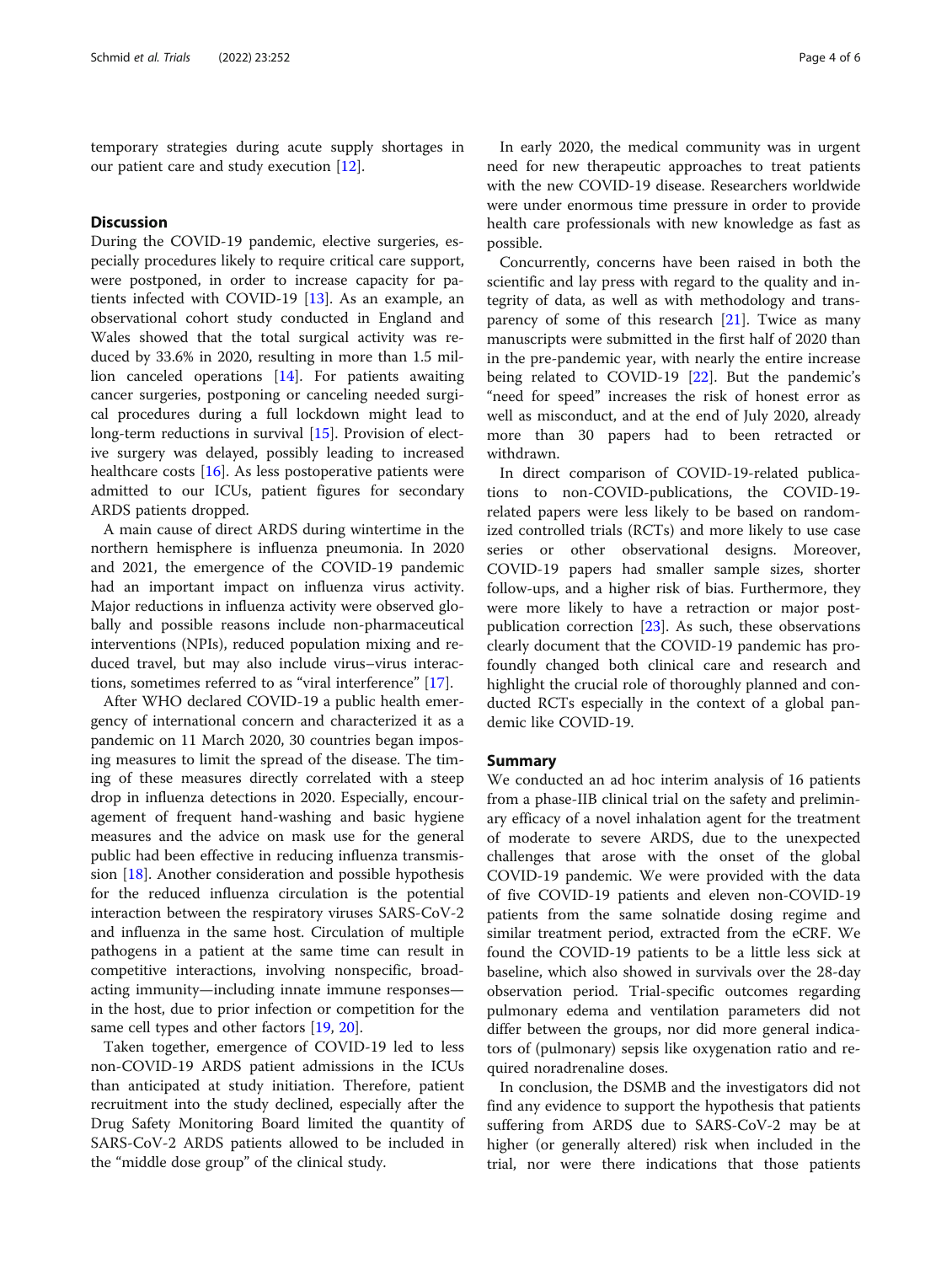<span id="page-4-0"></span>might influence the integrity of the study data altogether. For this reason, a continuation of the phase IIB clinical study activities, especially against the background of the second and third wave of the pandemic, was approved by the DSMB and is well justified from a medical point of view. We recommend that researchers take into account any specific influence of a pandemic on ongoing clinical trials and hence perform adaptations in study design to successfully complete the study and avoid bias and false interpretation of the study results.

In addition, clinical use of solnatide has been approved by the national medicines agencies in Austria and Italy within the scope of compassionate use programs for the treatment of moderate to severe COVID-19 patients.

#### Abbreviations

APACHE II: Acute physiology and chronic health evaluation II; ARDS: Acute respiratory distress syndrome; COVID-19: Coronavirus disease 2019; EVLWI: Extravascular lung water index; IQR: Interquartile range; PEEP: Positive end-expiratory pressure; PIP: Peak inspiratory pressure; PVPI: Pulmonary vascular permeability index; RCT: Randomized controlled trial; SAPS 3: Simplified acute physiology score 3; SARS-CoV-2: Severe acute respiratory syndrome coronavirus type 2; SOFA: Sequential organ failure assessment

### Acknowledgements

Solnatide Collaborators Group,H2020 Solnatide consortium

#### Authors' contributions

BS conceptualized the work, analyzed the data, and drafted the manuscript,PK: resources, conceptualization, funding acquisition, methodology, project administration, supervision, writing—review and editing,PM: conceptualization, review, and editing,RL contributed in the design of the clinical study and the interpretation of the data,BZ resources, project administration, and review,SF wrote and edited the manuscript. The authors read and approved the final manuscript.

## Funding

The study is funded by APEPTICO Forschung und Entwicklung GmbH (Mariahilfer Straße 136, 1150 Vienna, Austria) and is also supported, in part, by the EU special H2020 program Advancing knowledge for the clinical and public health response to the 2019-nCoV epidemic (call ID: SC1-PHE-CORONAVIRUS-2020) under the grant no. 101003595 and by the Austrian Research Promotion Agency (FFG), Grant No.880862. Both EC and FFG have no role in the design of the study and collection, analysis, and interpretation of data and in writing the manuscript.

#### Availability of data and materials

The data that support the findings of this study are available from APEPTICO Forschung und Entwicklung GmbH, Vienna, Austria, but restrictions apply to the availability of these data, which were used under license for the current study, and so are not publicly available.

### Ethics approval and consent to participate

This study was approved by the ethics committee of the Medical University Vienna, Austria (#2017/2017), and subsequently by the local ethics committees of all study sites.

#### Consent for publication

Not applicable

### Competing interests

The participating study centers receive a per-patient enrollment fee compensating for the expenses to conduct the study. RL is inventor on patents related to the protective role of Solnatide in pulmonary edema. The remaining authors declare no competing interests.

### Author details

<sup>1</sup>Department of Anesthesiology, Critical Care, Emergency and Pain Medicine Wuerzburg University Hospital, Wuerzburg, Germany. <sup>2</sup>Vascular Biology Center, Department of Pharmacology and Toxicology and Division of Pulmonary and Critical Care Medicine, Medical College of Georgia at Augusta University, Augusta, GA 30912, USA. <sup>3</sup>Department of Anesthesiology, Ludwig Maximilian University Hospital, Munich, Germany. <sup>4</sup>Comprehensive Pulmonary Center Munich (CPC-M), Member of the German Center for Lung Research (DZL), Munich, Germany.

### Received: 24 February 2022 Accepted: 12 March 2022 Published online: 04 April 2022

#### References

- 1. Schmid B, Kredel M, Ullrich R, Krenn K, Lucas R, Markstaller K, et al. Safety and preliminary efficacy of sequential multiple ascending doses of solnatide to treat pulmonary permeability edema in patients with moderate-to-severe ARDS—a randomized, placebo-controlled, double-blind trial. Trials. 2021;22: 643. <https://doi.org/10.1186/s13063-021-05588-9>.
- 2. Pratt PC, Vollmer RT, Shelburne JD, Crapo JD. Pulmonary morphology in a multihospital collaborative extracorporeal membrane oxygenation project. I. Light Microscopy. Am J Pathol. 1979;95:191–214.
- 3. Czikora I, Alli A, Bao H-F, Kaftan D, Sridhar S, Apell H-J, et al. A novel tumor necrosis factor–mediated mechanism of direct epithelial sodium channel activation. Am J Resp Crit Care. 2014;190:522–32. [https://doi.org/10.1164/](https://doi.org/10.1164/rccm.201405-0833oc) [rccm.201405-0833oc](https://doi.org/10.1164/rccm.201405-0833oc).
- 4. Hartmann EK, Boehme S, Duenges B, Bentley B, Klein KU, Kwiecien R, et al. An inhaled tumor necrosis factor-alpha-derived TIP peptide improves the pulmonary function in experimental lung injury: inhaled TIP peptide in experimental ALI. Acta Anaesth Scand. 2012;57:334–41. [https://doi.org/1](https://doi.org/10.1111/aas.12034) [0.1111/aas.12034.](https://doi.org/10.1111/aas.12034)
- 5. Czikora I, Alli AA, Sridhar S, Matthay MA, Pillich H, Hudel M, et al. Epithelial sodium channel-α mediates the protective effect of the TNF-derived TIP peptide in pneumolysin-induced endothelial barrier dysfunction. Front Immunol. 2017;8:842. [https://doi.org/10.3389/fimmu.2017.00842.](https://doi.org/10.3389/fimmu.2017.00842)
- Schwameis R, Eder S, Pietschmann H, Fischer B, Mascher H, Tzotzos S, et al. A FIM study to assess safety and exposure of inhaled single doses of AP301—a specific ENaC channel activator for the treatment of acute lung injury. J Clin Pharmacol. 2014;54:341–50. <https://doi.org/10.1002/jcph.203>.
- 7. Krenn K, Lucas R, Croizé A, Boehme S, Klein KU, Hermann R, et al. Inhaled AP301 for treatment of pulmonary edema in mechanically ventilated patients with acute respiratory distress syndrome: a phase IIa randomized placebo-controlled trial. Critical Care. 2017;21:194. [https://doi.org/10.1186/](https://doi.org/10.1186/s13054-017-1795-x) [s13054-017-1795-x.](https://doi.org/10.1186/s13054-017-1795-x)
- 8. Collier EK, Hsiao JL, Shi W. Conducting clinical trials during the COVID-19 pandemic. J Dermatol Treat. 2020;31:1–3. [https://doi.org/10.1080/09546634.2](https://doi.org/10.1080/09546634.2020.1759770) [020.1759770](https://doi.org/10.1080/09546634.2020.1759770).
- Anker SD, Butler J, Khan MS, Abraham WT, Bauersachs J, Bocchi E, et al. Conducting clinical trials in heart failure during (and after) the COVID-19 pandemic: an expert consensus position paper from the Heart Failure Association (HFA) of the European Society of Cardiology (ESC). Eur Heart J. 2020;41:ehaa461. <https://doi.org/10.1093/eurheartj/ehaa461>.
- 10. van der Graaf R, Hoogerwerf MA, de Vries MC. The ethics of deferred consent in times of pandemics. Nat Med. 2020;26:1328–30. [https://doi.org/1](https://doi.org/10.1038/s41591-020-0999-9) [0.1038/s41591-020-0999-9.](https://doi.org/10.1038/s41591-020-0999-9)
- 11. Hoernke K, Djellouli N, Andrews L, Lewis-Jackson S, Manby L, Martin S, et al. Frontline healthcare workers' experiences with personal protective equipment during the COVID-19 pandemic in the UK: a rapid qualitative appraisal. Bmj Open. 2021;11:e046199. [https://doi.org/10.1136/bmjopen-202](https://doi.org/10.1136/bmjopen-2020-046199) [0-046199.](https://doi.org/10.1136/bmjopen-2020-046199)
- 12. World Health Organization, Rational use of personal protective equipment for coronavirus disease (COVID-19) and considerations during severe shortages: interim guidance, 6 April 2020. Geneva: World Health Organization; 2020.
- 13. COVIDSurg Collaborative, Bhangu A, Lawani I, Ng-Kamstra JS, Wang Y, Chan A, et al. Global guidance for surgical care during the COVID-19 pandemic. Br J Surg. 2020;107:1097–103. [https://doi.org/10.1002/bjs.11646.](https://doi.org/10.1002/bjs.11646)
- 14. Dobbs TD, Gibson JAG, Fowler AJ, Abbott TE, Shahid T, Torabi F, et al. Surgical activity in England and Wales during the COVID-19 pandemic: a nationwide observational cohort study. BJA Br J Anaesth. 2021;127:196–204. <https://doi.org/10.1016/j.bja.2021.05.001>.